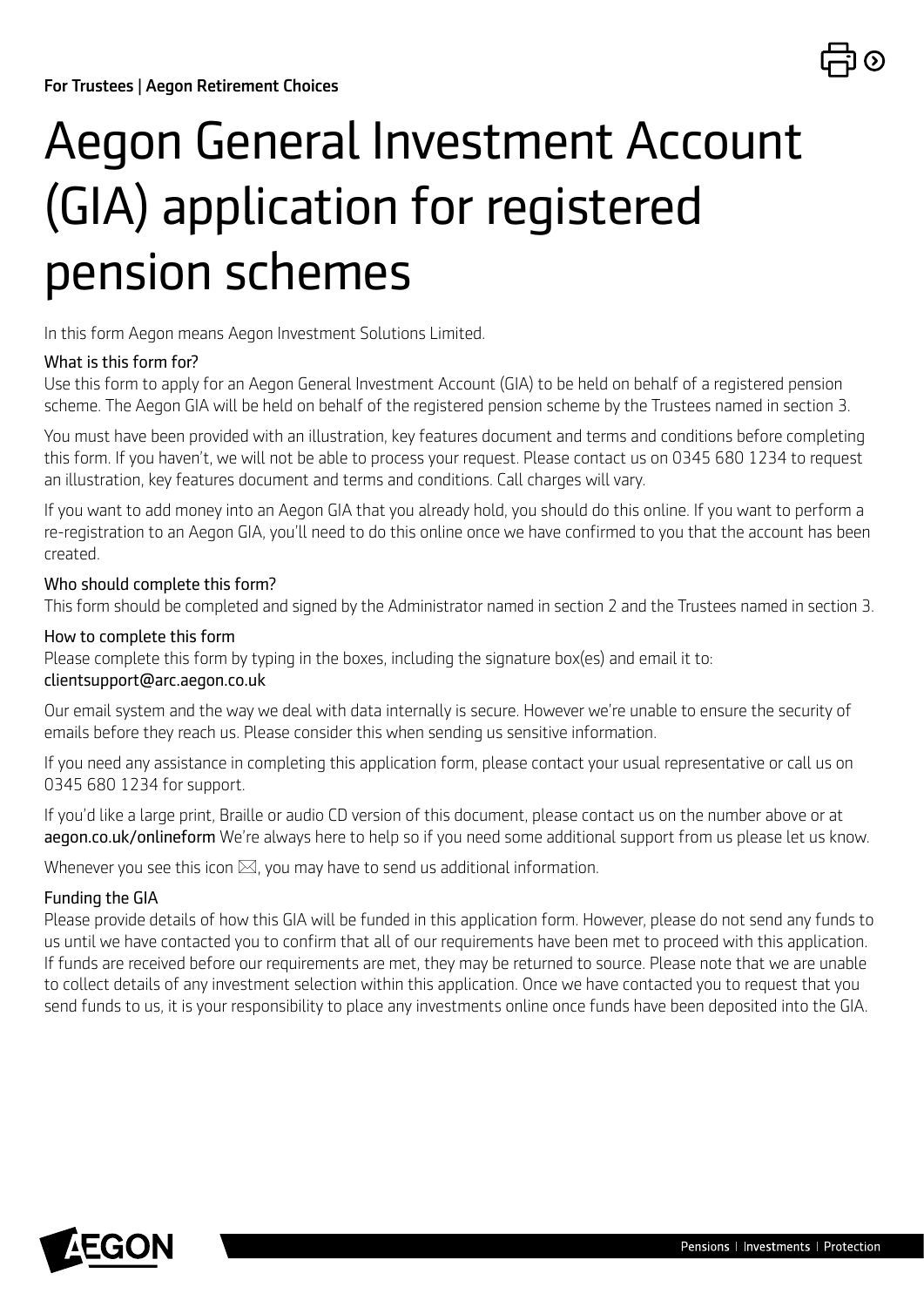

### Application submission checklist

The following documents must be submitted with the application, ensuring that Deeds are fully certified. Failure to do so will result in delays to the application.



Certified copy of the Trust Deed

Certified copy of any amendments to Trust Deed

Certified Deeds relating to all changes in the Trustees

Certified copy of PSTR Certificate

Certified copy of the authorised signatory list for the scheme administrator and if applicable, the corporate trustee

### [Entity Self Certification D](https://www.aegon.co.uk/content/dam/ukpaw/documents/entity-self-certification-declaration.pdf)eclaration

If you disclose information about a third party as part of this application, please ensure that you have their permission and have informed them of the purposes of the collection of this information before doing so.

Aegon will conduct electronic searches of all parties named in this application. Please note that we may require additional information and documentation to enable us to complete anti-money laundering and Know Your Customer due diligence prior to opening the account.

#### Common reasons for application delays

We will process your application as quickly as possible, but delays in processing may occur because of the following:

- Not receiving the initial Trust Deed and/or any later Trust Deeds
- Full information is not provided
- As part of our due diligence, Aegon will check the company registration details held at Companies House. If the information held by Companies House is not up to date, we may not be able to proceed with an application.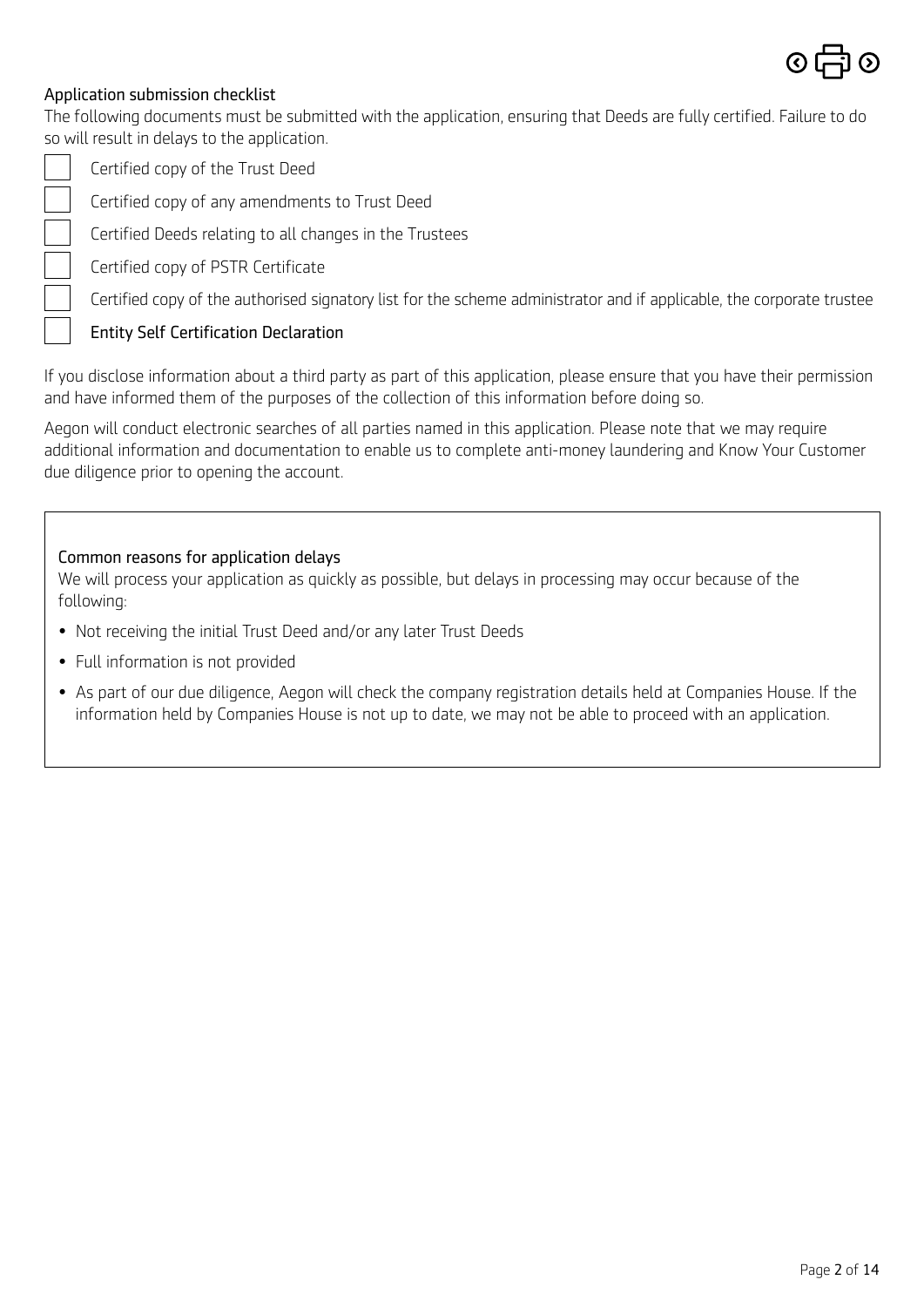### 1. Registered pension scheme details

Full name of UK registered pension scheme

HMRC pension scheme tax reference

Date pension scheme registered

|  |  |  | 1V | M |  |  |  |  |  |
|--|--|--|----|---|--|--|--|--|--|
|--|--|--|----|---|--|--|--|--|--|

Pension scheme address inc postcode

| Postcode |  |
|----------|--|
|          |  |

Name of the account e.g. The Trustees of…

Use this section to specify a unique reference for this account. You can designate an account using alphanumeric characters. This section is optional. Please ensure the reference doesn't make a meaningful word.

Is the registered pension scheme?

 A Small Self-Administered Pension Scheme (SSAS)

A Self-Invested Personal Pension (SIPP)

Does the pension scheme hold any other GIAs with Aegon?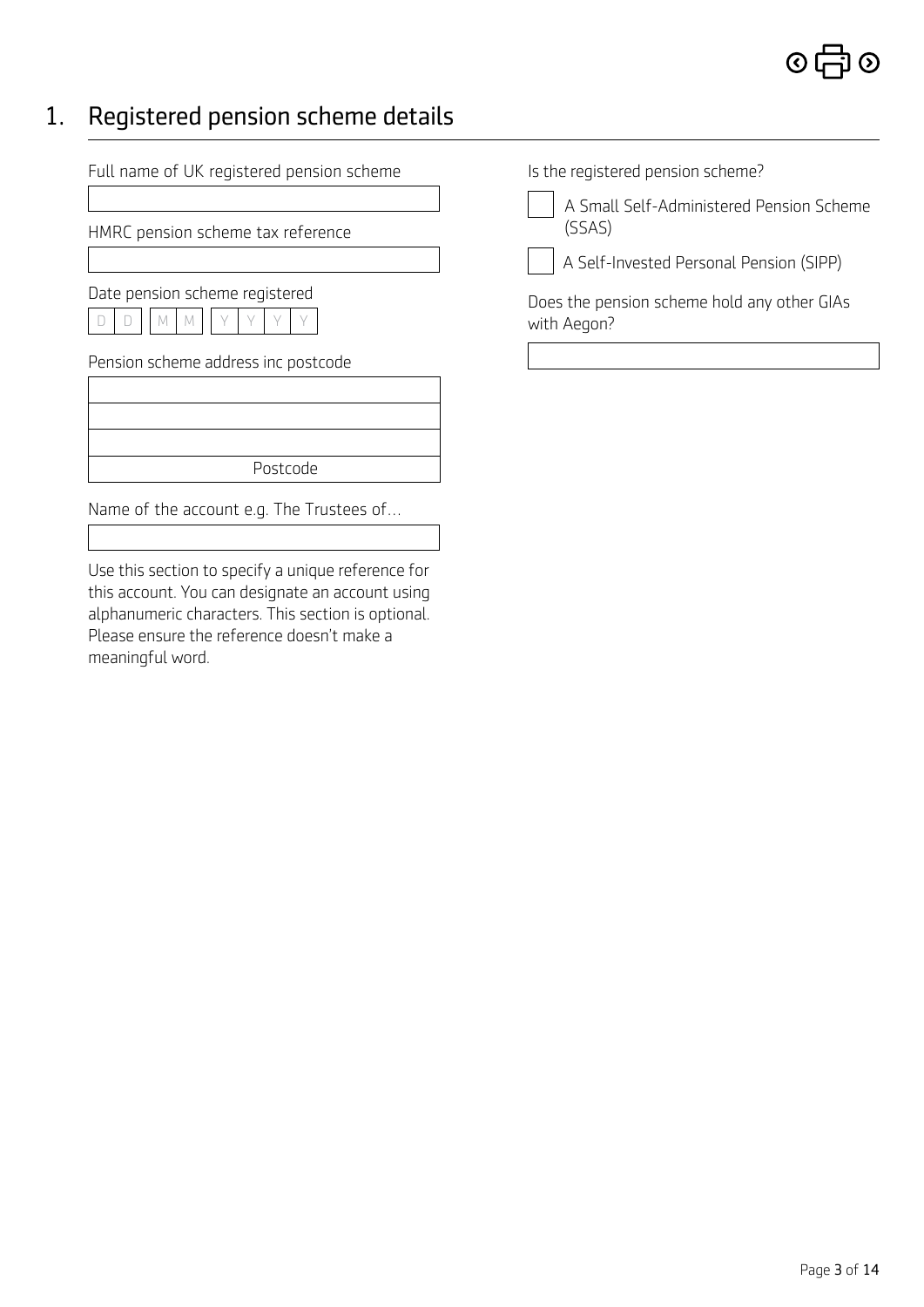# 2. Pension scheme administrator

| All correspondence will be sent to the pension scheme administrator |                                                                                                                                                           |
|---------------------------------------------------------------------|-----------------------------------------------------------------------------------------------------------------------------------------------------------|
| Is the administrator of the pension scheme a company?               | Yes<br>No                                                                                                                                                 |
| please complete sections 2.2 and 2.3.                               | If yes, please complete sections 2.1 and 2.2. If the scheme administrator is an individual or group of individuals,                                       |
| 2.1.<br>Scheme administrator company details<br>Company name        | 2.1.1. Scheme administrator director details<br>Please provide details of all directors of the<br>scheme administrator where it is a company<br>Full name |
| Company registration number                                         |                                                                                                                                                           |
|                                                                     | Residential address inc postcode                                                                                                                          |
| Is the company FCA registered?                                      |                                                                                                                                                           |
| Yes<br>No                                                           |                                                                                                                                                           |
| If yes, please provide the FCA registration<br>number               | Postcode                                                                                                                                                  |
|                                                                     | Date of birth                                                                                                                                             |
| Registered company address inc postcode                             | D<br>M                                                                                                                                                    |
|                                                                     | Nationality                                                                                                                                               |
| Postcode                                                            |                                                                                                                                                           |
| Is the pension scheme administrator also a                          | Full name                                                                                                                                                 |
| trustee?<br>No<br>Yes                                               | Residential address inc postcode                                                                                                                          |
| Correspondence address inc postcode                                 |                                                                                                                                                           |
|                                                                     | Postcode                                                                                                                                                  |
| Postcode                                                            | Date of birth<br>$\Box$<br>M<br>D<br>Y<br>M                                                                                                               |
|                                                                     | Nationality                                                                                                                                               |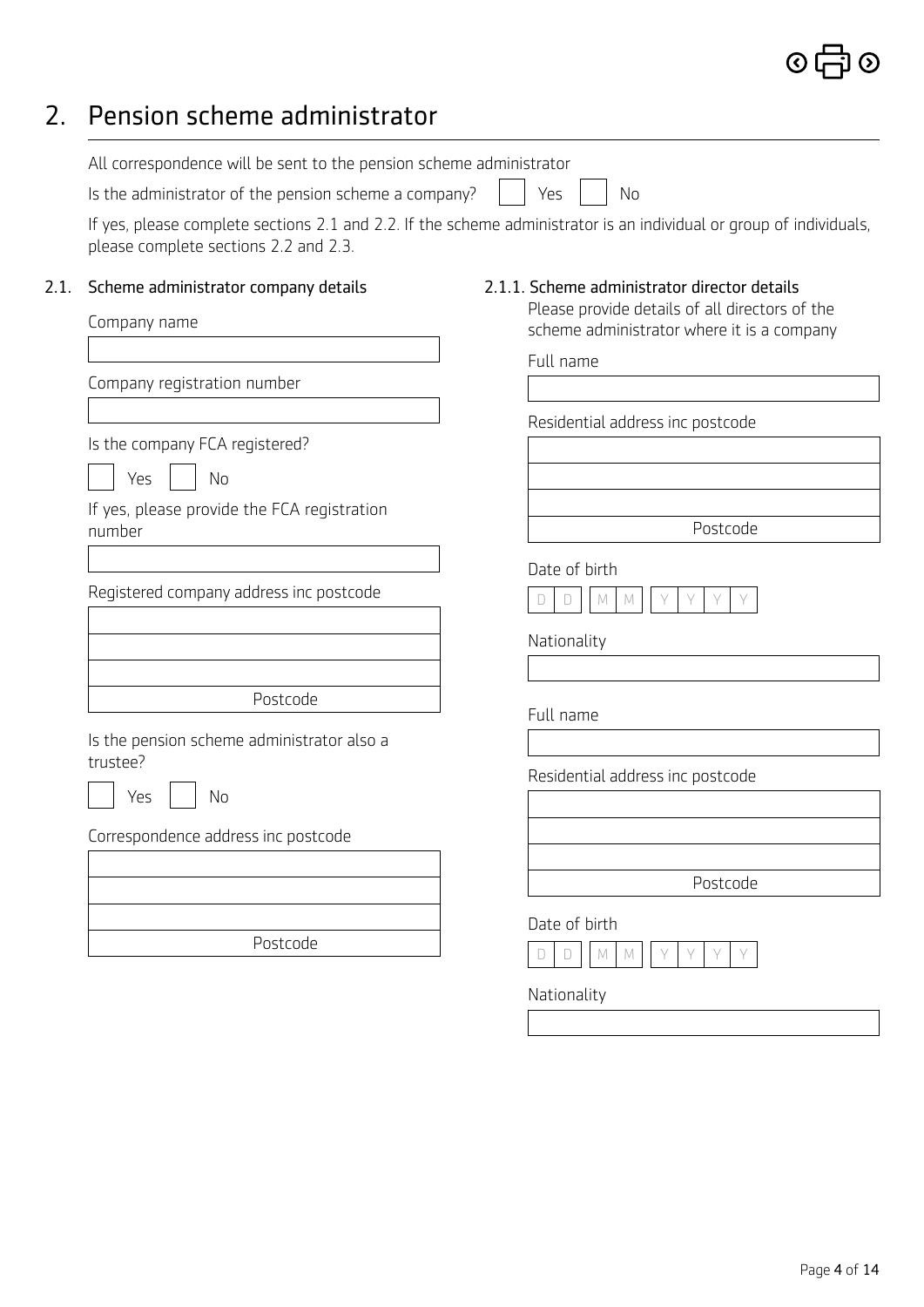

### 2. Pension scheme administrator continued

| 2.1.1. Scheme administrator director details continued |
|--------------------------------------------------------|
|--------------------------------------------------------|

#### Full name

Residential address inc postcode

Postcode

Date of birth



Nationality

### Full name

Residential address inc postcode



Date of birth

#### Nationality

Full name

Residential address inc postcode

Postcode

Date of birth

Nationality

Full name

Residential address inc postcode

Postcode

### Date of birth



Nationality

### 2.2. Scheme administrator contact details

Contact full name

Contact telephone number

Contact email address

We may use your email address and phone number to contact you about your product. We might use them to keep you informed about our products and services but only if you've consented to this.

Correspondence address inc postcode

| Postcode |  |
|----------|--|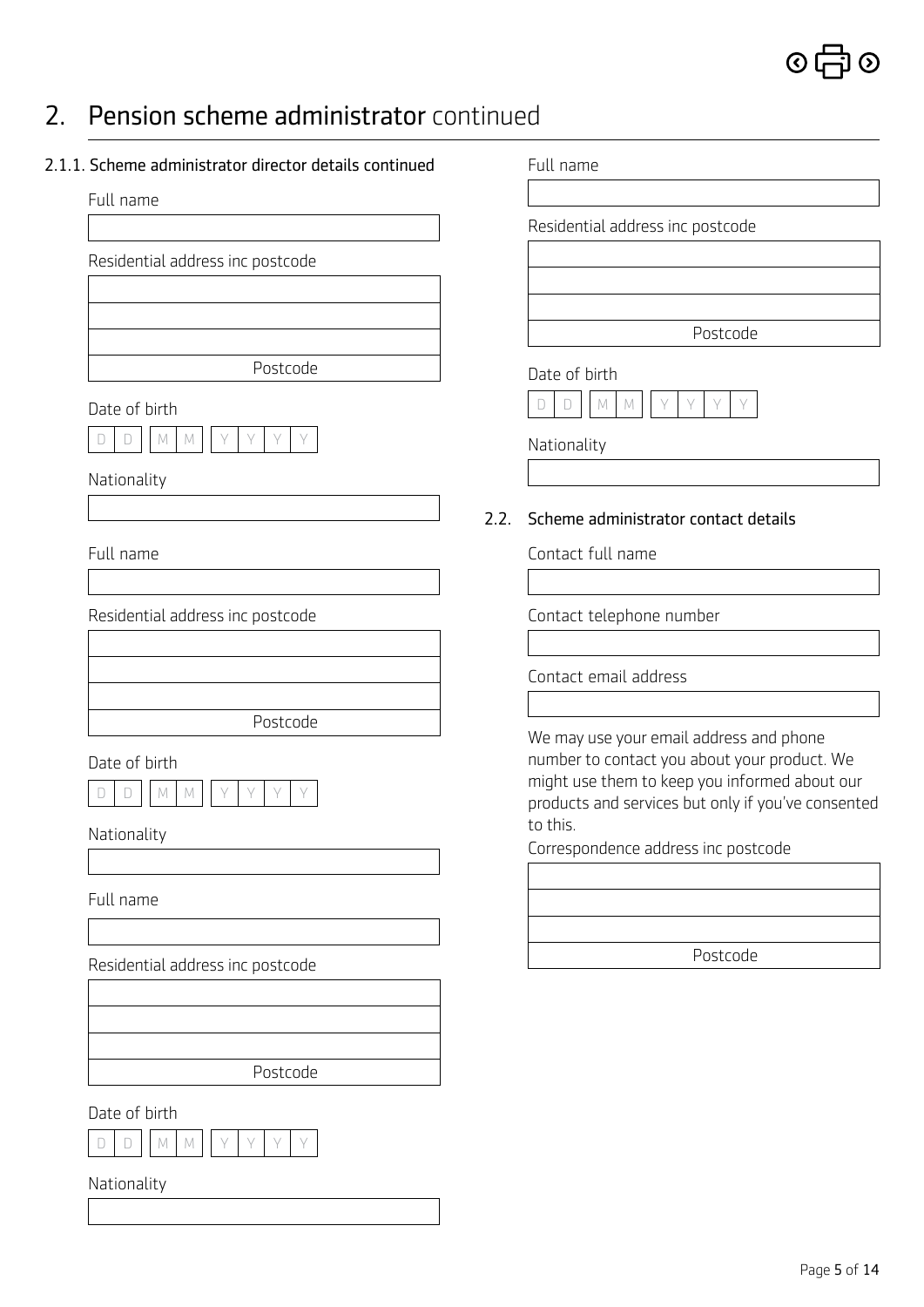### $\odot$   $\uparrow$ 刁⊙

### 2. Pension scheme administrator continued

### 2.3. Individual scheme administrator details

Please provide details of the individual scheme administrators

Full name

Residential address inc postcode

Postcode

### Date of birth



### Nationality

Full name

Residential address inc postcode

Postcode

### Date of birth



Nationality

### Full name

Residential address inc postcode



# Date of birth D D M M Y Y Y Y Nationality Full name Residential address inc postcode Postcode Date of birth  $D$   $D$   $M$   $M$ Nationality Full name Residential address inc postcode

Postcode

### Date of birth



Nationality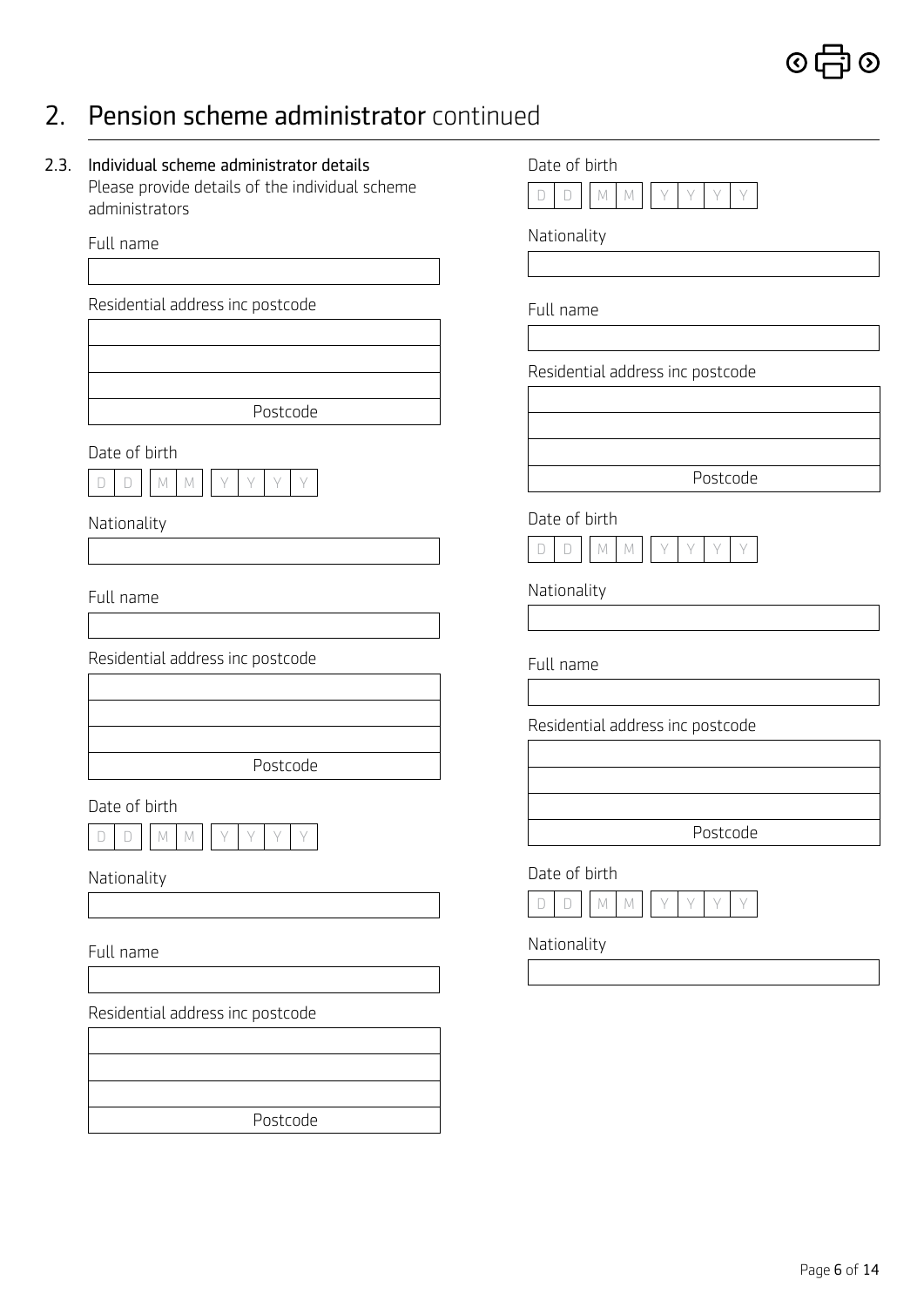## 3. Pension scheme trustees

|      | Does the pension scheme have a corporate trustee?                                        | Yes<br><b>No</b>                                   |
|------|------------------------------------------------------------------------------------------|----------------------------------------------------|
|      | If yes, please complete section 3.1 and 3.2. If no, please complete section 3.2 and 3.3. |                                                    |
| 3.1. | Pension scheme corporate trustee details                                                 | 3.1.1 Pension scheme corporate trustee director    |
|      | Company name                                                                             | details<br>Please provide details of all directors |
|      |                                                                                          | Full name                                          |
|      | Company registration number                                                              |                                                    |
|      |                                                                                          | Residential address inc postcode                   |
|      | Is the company FCA registered?                                                           |                                                    |
|      | Yes<br><b>No</b>                                                                         |                                                    |
|      | If yes, please provide the FCA registration<br>number                                    | Postcode                                           |
|      |                                                                                          |                                                    |
|      | Registered company address inc postcode                                                  | Date of birth<br>M<br>D<br>M<br>D                  |
|      |                                                                                          | Nationality                                        |
|      | Postcode                                                                                 |                                                    |
|      |                                                                                          | Full name                                          |
|      | Is the pension scheme administrator also a<br>trustee?                                   | Residential address inc postcode                   |
|      | <b>No</b><br>Yes                                                                         |                                                    |
|      | Correspondence address inc postcode                                                      |                                                    |
|      |                                                                                          | Postcode                                           |
|      |                                                                                          |                                                    |
|      | Postcode                                                                                 | Date of birth<br>$\mathbb M$<br>M<br>D             |
|      |                                                                                          | Nationality                                        |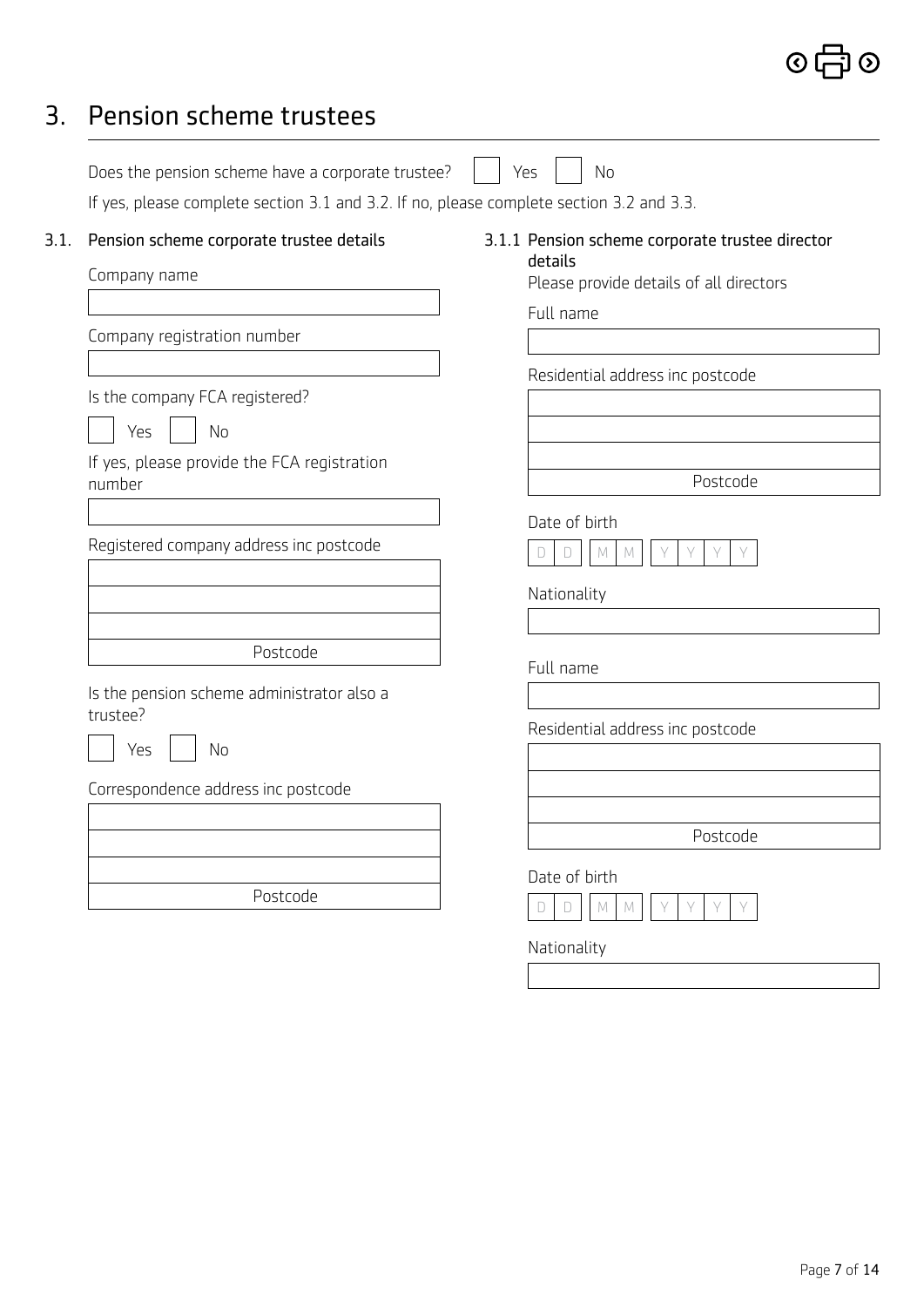

### 3. Pension scheme trustees continued

| Full name                        |      | Full name                                                                                           |
|----------------------------------|------|-----------------------------------------------------------------------------------------------------|
|                                  |      |                                                                                                     |
| Residential address inc postcode |      | Residential address inc postcode                                                                    |
|                                  |      |                                                                                                     |
|                                  |      |                                                                                                     |
| Postcode                         |      | Postcode                                                                                            |
| Date of birth                    |      | Date of birth                                                                                       |
| $\Box$<br>M<br>Y<br>Y<br>M       |      | D<br>$\mathbb M$<br>Y<br>Y<br>M                                                                     |
| Nationality                      |      | Nationality                                                                                         |
|                                  |      |                                                                                                     |
| Full name                        | 3.2. | Pension scheme main trustee contact details                                                         |
|                                  |      | Contact full name                                                                                   |
| Residential address inc postcode |      |                                                                                                     |
|                                  |      | Contact telephone number                                                                            |
|                                  |      | Contact email address                                                                               |
| Postcode                         |      |                                                                                                     |
| Date of birth                    |      | We may use your email address and phone                                                             |
| Y<br>Y<br>Y<br>M<br>D<br>M       |      | number to contact you about your product. We                                                        |
| Nationality                      |      | might use them to keep you informed about our<br>products and services but only if you've consented |
|                                  |      | to this.                                                                                            |
| Full name                        |      | Correspondence address inc postcode                                                                 |
|                                  |      |                                                                                                     |
| Residential address inc postcode |      |                                                                                                     |
|                                  |      | Postcode                                                                                            |
|                                  |      |                                                                                                     |
|                                  |      |                                                                                                     |
| Postcode                         |      |                                                                                                     |
| Date of birth                    |      |                                                                                                     |
| Y<br>Υ<br>D<br>M<br>M            |      |                                                                                                     |
| Nationality                      |      |                                                                                                     |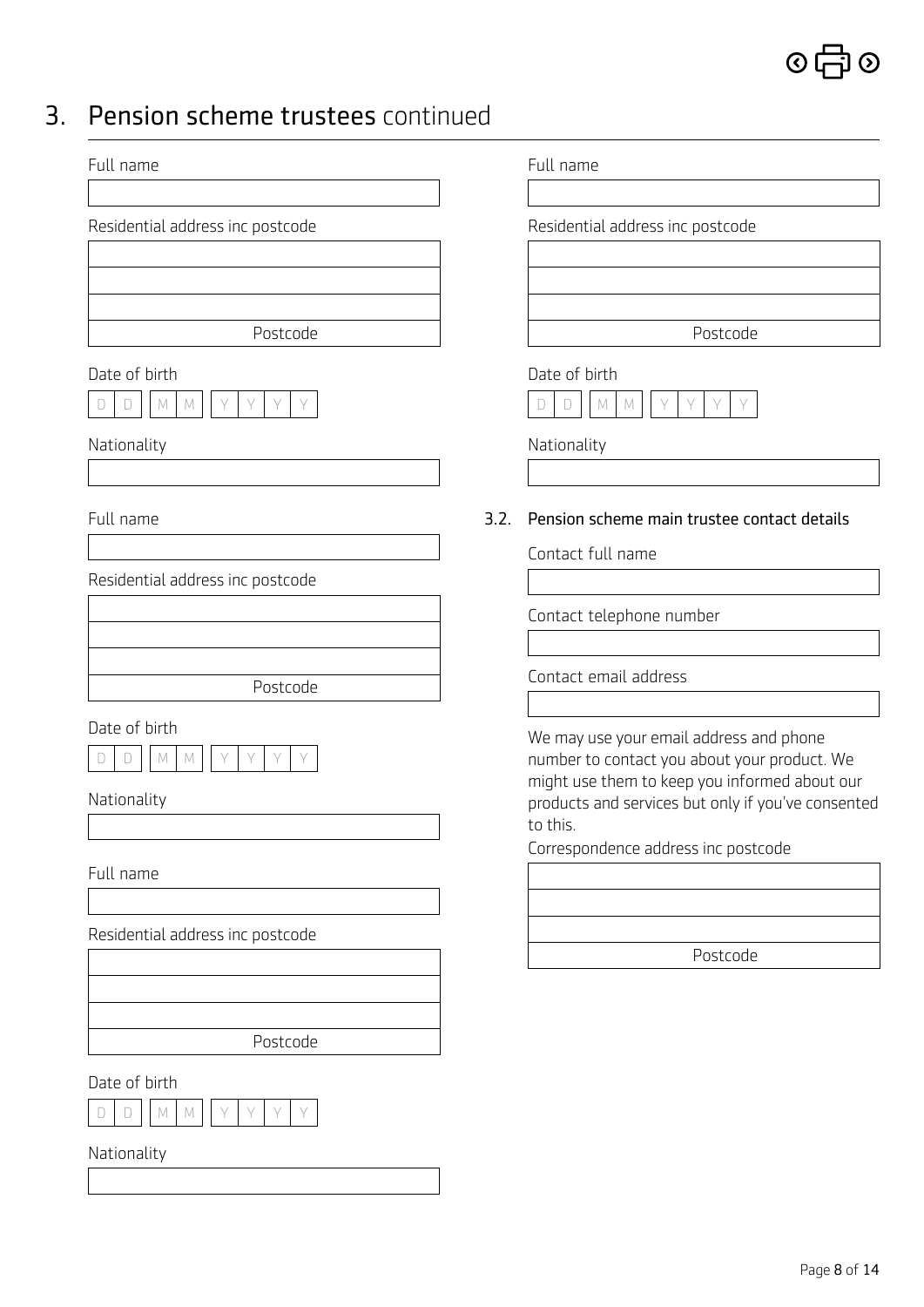

### 3. Pension scheme trustees continued

3.3. Individual pension scheme trustees details Please provide details of any individual scheme trustees

Full name

Residential address inc postcode

Postcode

Date of birth



Nationality

Full name

Residential address inc postcode

Postcode

#### Date of birth



Nationality

Full name

Residential address inc postcode

Postcode

### Date of birth



Nationality

Full name

Residential address inc postcode

Postcode

Date of birth



Nationality

Full name

Residential address inc postcode

Postcode

Date of birth

Nationality

If required, please provide details of any additional Trustees on a separate sheet.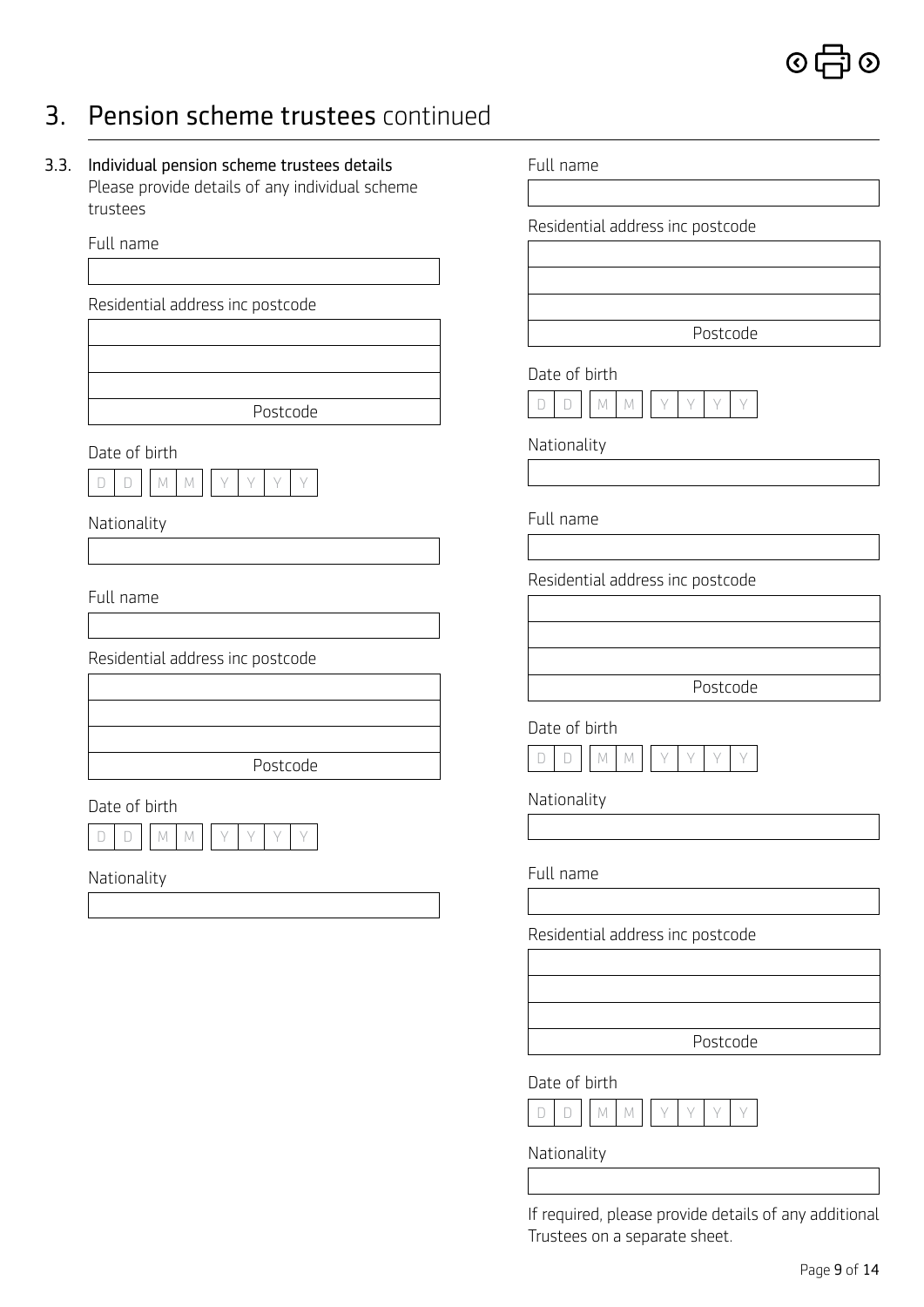## 4. Funding the investment

### 4.1 Funding information

Please do not send any funds to us until we have contacted you to confirm that all of our requirements have been met to proceed with this application. If funds are received before our requirements are met, they may be returned to source.

How will you be funding the investment into the Aegon GIA?

Cheque, single payment amount

£

Monthly Direct Debit, regular payment amount

£

Bank transfer, regular payment amount

£

For a bank transfer, you can find our bank details along with your illustration.

We may contact you to ask you for documentary evidence of where the funds you are investing have come from.

Please note that we are unable to collect details of any investment selection within this application. Once we have contacted you to request that you send funds to us, it is your responsibility to place any investments online once funds have been deposited into the GIA.

### 5. Intermediary details (intermediary use only)

Intermediary name

Firm name

Please note that we are unable to collect details of any adviser charges payable within this application. Once we have contacted you to request that you send funds to us, it is the responsibility of the intermediary to set up any adviser charges via our website.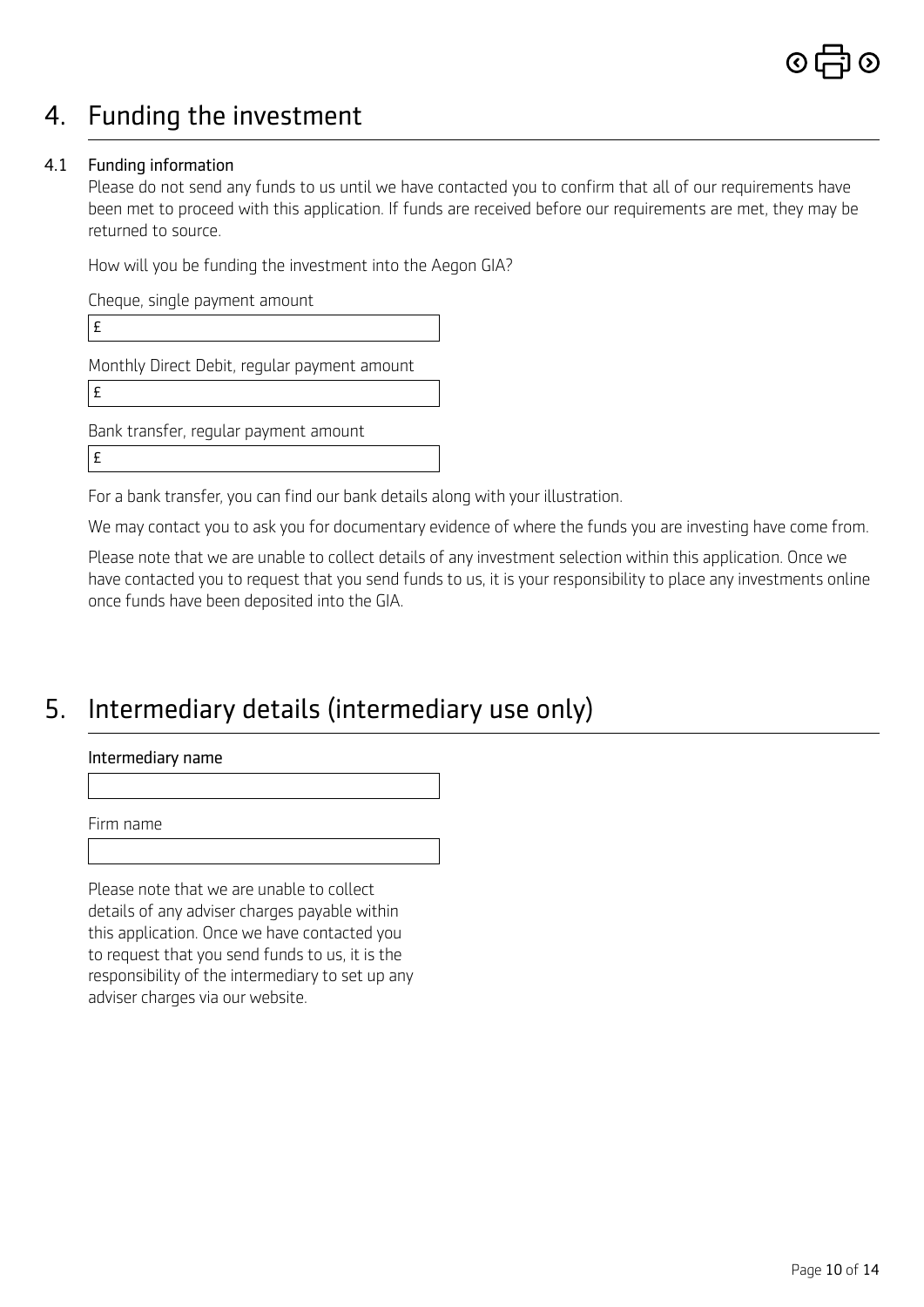### 6. How we treat your personal information

If information about a third party is disclosed as part of this application, please ensure that you have their permission and have informed them of the purposes of the collection of this information before doing so.

Here at Aegon, we're committed to protecting and respecting your privacy. We collect your personal information so that we can verify your identity, set up your plan and provide ongoing administration. We need this information to carry out our obligations and to provide you with the products and services under the terms of your contract with us. Without it, we wouldn't be able to provide you with a plan.

As part of our administration process, we work with carefully selected service providers (in other words suppliers) that carry out certain functions on our behalf. We only share the appropriate level of personal information necessary to enable our suppliers to carry out their services and they need to keep the information safe and protected at all times. Our suppliers must only act on our instructions and can't use your personal information for their own purposes.

The personal information we collect may be transferred to, and stored at a destination outside the European Economic Area (EEA). This could be to other companies within the Aegon Group or to our service providers. Where any such processing takes place, appropriate controls are in place to make sure your information is protected.

We may disclose your information to licensed credit reference and/or fraud prevention agencies to help make financial or insurance proposals and claims decisions (this will be during the application or enrolment process and on an ongoing basis), for you and anyone you're linked with financially or other members of your household. Our enquiries or searches may be recorded.

You can find more information on how we use and share your personal information, including how long we keep it and details of your rights at [www.aegon.co.uk/support/faq/privacy.html](http://www.aegon.co.uk/support/faq/privacy.html) or by contacting us to request a copy.

We'd like to keep you up-to-date with information about our news, products and services. If you'd like to hear more from us, please tick the relevant box below.

By ticking the box(es), you're consenting to receiving marketing messages in this way from us. You can change your mind and unsubscribe at any time simply by contacting us. For more information on how to do this go to [www.aegon.co.uk/support/faq/privacy.html](http://www.aegon.co.uk/support/faq/privacy.html)

We won't pass your information to other companies outside of the Aegon Group for marketing purposes.



The party receiving marketing messages will be the contact named in section 2.2 of this application.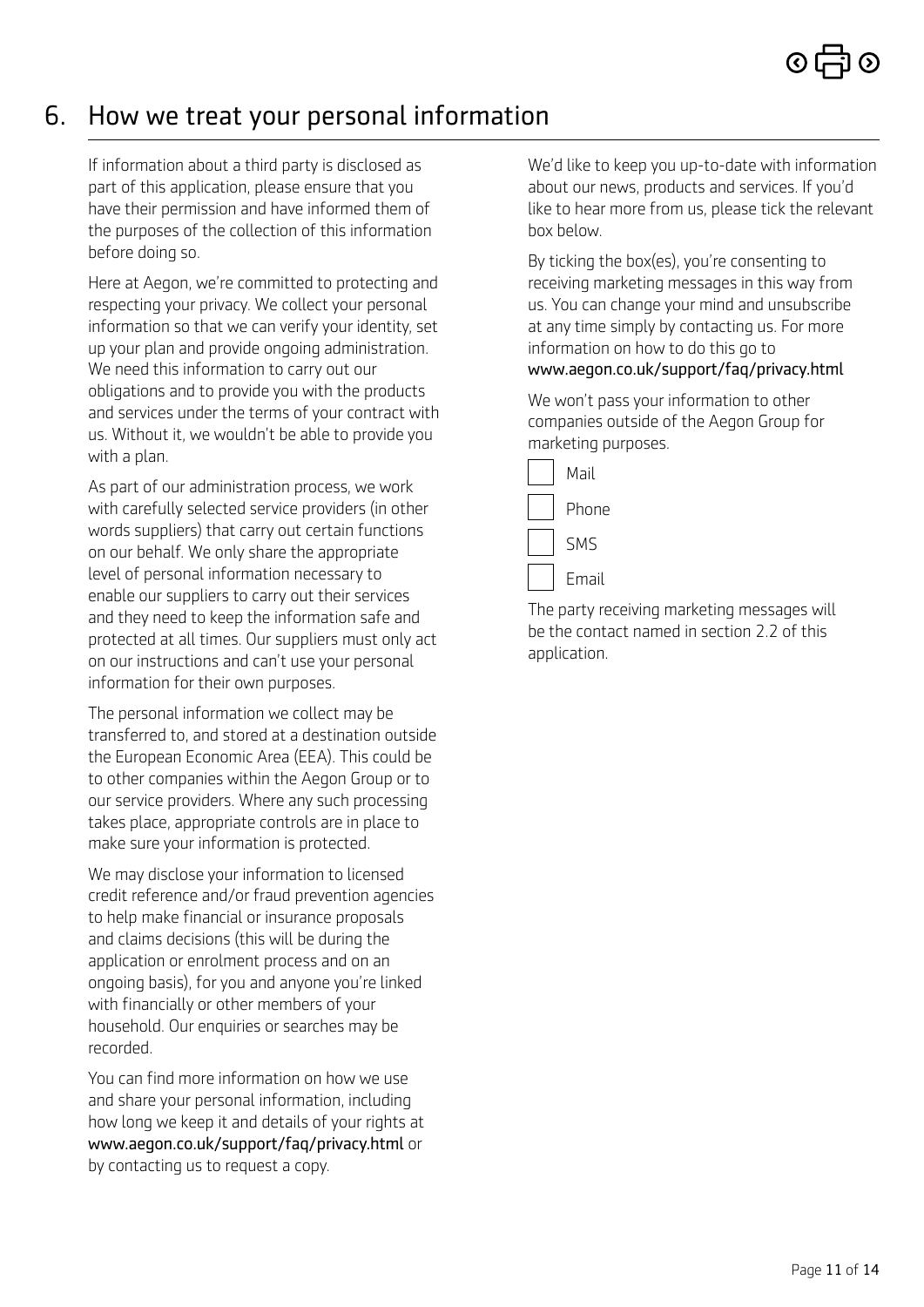# 7. Declaration

### In this declaration:

'We', 'you', 'your' or 'our' refers to the trustees named in section 3 of this application form and 'Aegon' refers to Aegon Investment Solutions Limited.

### General declaration

Aegon relies on the information contained in the following documents as they form the basis of the contract between you and Aegon:

- the application;
- these declarations and any other declarations made when applying for the Aegon GIA
- the first contract note, and
- the Aegon Retirement Choices terms and conditions.

We confirm that we have had the opportunity to read these documents carefully (other than the first contract note which will be given to us in accordance with the Aegon Retirement Choices terms & conditions), along with the key features document, the personal illustration, key investor information documents and the declarations in this application, before completing this application process.

We confirm that we have had the opportunity to read the Aegon UK Retail Order Execution Policy and we agree to its terms.

We confirm that we are habitually resident in the United Kingdom.

We accept that Aegon has not and will not assess our suitability for the Aegon GIA or any investment decisions we make. This means we will not benefit from the protection of the Financial Conduct Authority's rules on assessing suitability in relation to Aegon.

### We declare that:

We apply for the Aegon GIA in our capacity as Trustees to the pension scheme, detailed in section 1 of this application form, and services outlined in the application and agree to be bound by the Aegon Retirement Choices terms and conditions.

We will hold the Aegon GIA on behalf of the pension scheme detailed in section 1 of this application form.

We will be responsible for complying with all applicable regulation and law applying to pension schemes.

We will inform Aegon of any changes to the information provided in this application, for example, but not limited to, changes to the pension scheme rules and/or the Trustees of the scheme.

We are all over 18 years of age.

The information supplied in this application, and any supplementary forms related to it, including transactional data, is correct and complete to the best of our knowledge and belief. We are aware that it is a serious offence to knowingly provide false or misleading information on the application.

We confirm that, if we have not received face to face advice from an appointed intermediary in connection with this application, we have received and had the opportunity to read the key features document, illustration, key investor information document(s) and terms and conditions that are relevant to this application.

Where regulations allow, we nominate the appointed intermediary to receive correspondence in relation to the investments. This instruction will remain in force unless the appointed intermediary has informed Aegon that they wish for this correspondence to be sent directly to us, or we have informed you that we no longer have an appointed intermediary to whom Aegon can send these.

Any payment into the Aegon GIA, including contributions and transfers, will be placed in the cash facility. Thereafter, investments will be purchased in accordance with the investment instructions given by us or the appointed intermediary.

Where we are applying for an Aegon GIA through self-certification, we will provide certification of the entity's classification for FATCA and CRS purposes. Depending on the classification, this may also involve us providing details of all countries in which we are resident for tax purposes. If we do not provide the details required, we will be reportable to HM Revenue & Customs (HMRC) as undocumented. Where required to under UK law, Aegon can share information about us and our Aegon GIA to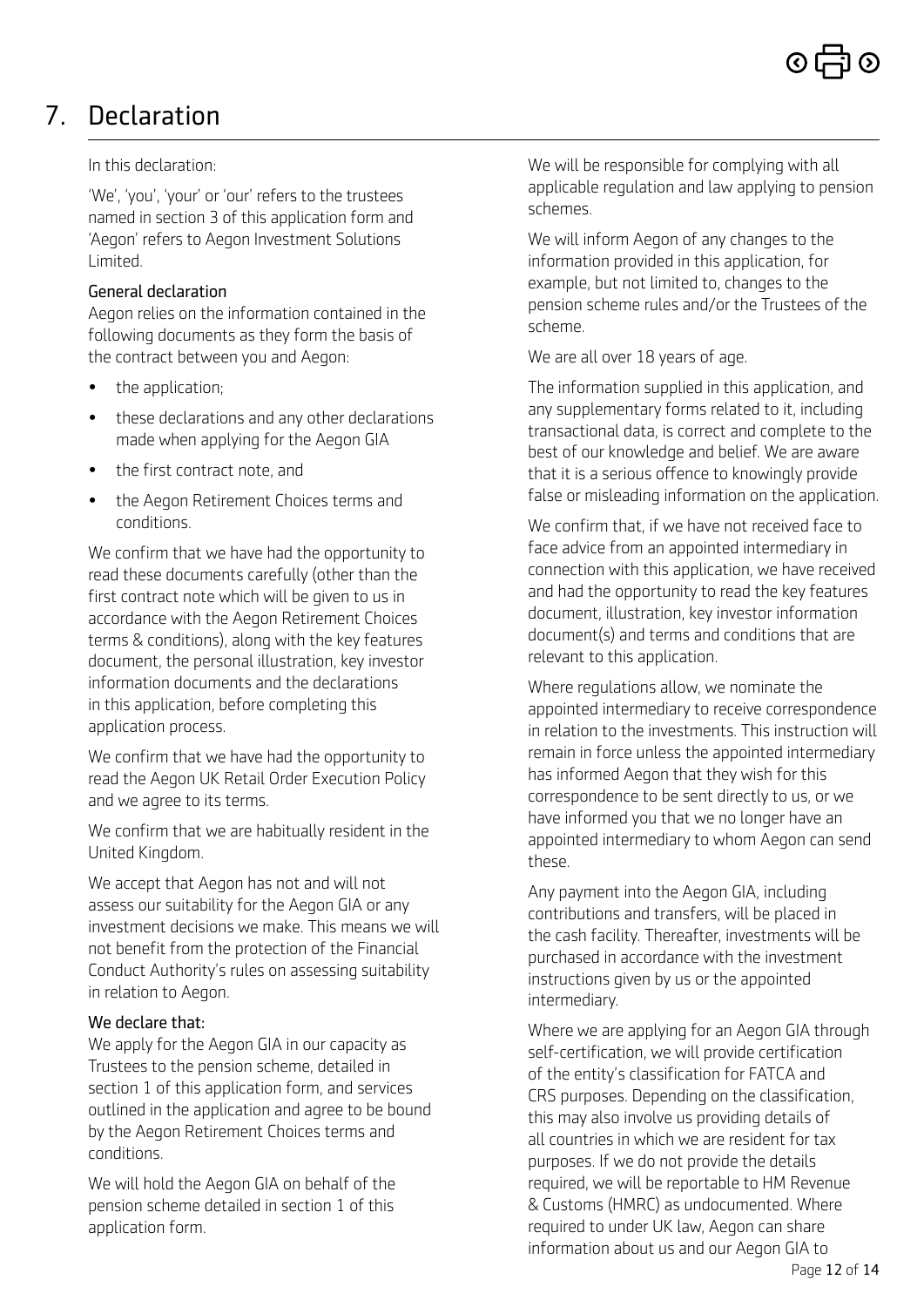# 7. Declaration continued

HMRC, who will then share this information with tax authorities in the relevant countries and territories.

We declare that we are signing on behalf of the registered pension scheme named in section 1 and we have authority from all relevant parties named in this application to proceed and for electronic searches of all parties named in this application to be undertaken. We also declare that those same parties have been made aware of this declaration.

### We authorise Aegon to:

Hold cash, contributions, investments, interest, dividends and any other rights or proceeds in respect of those investments and any other cash.

Arrange any transfer of an existing GIA held with a different provider to this Aegon GIA, as and when we request that Aegon do so. If applicable, we agree to the re-registration of investments to be applied to this new Aegon GIA.

Obtain details from the existing GIA provider(s) and authorise the giving of any such details to Aegon.

Accept investment and disinvestment instructions from the appointed intermediary and to accept instructions from the appointed intermediary with regard to all aspects of the running of the Aegon GIA.

Make any payments specified by us to the appointed intermediary on our behalf from the Aegon GIA. We agree that these payments reflect the terms of the agreement we have entered into with the appointed intermediary. The contract note will confirm the actual amount of the payment that is deducted and paid to the appointed intermediary. If we disagree with the payment then we must advise the appointed intermediary of this.

You should sign and date this form by typing your full name in the signature box below and typing the date in the date box. Your typed name in the signature box will be your signature. When you sign the form, by typing your name in this box, you are making the declarations and confirming that you wish to proceed with the instructions in this form.

### Scheme administrator

Signature (type name here)

| $\boldsymbol{\chi}$ |  | . .<br>$\boldsymbol{X}$ |
|---------------------|--|-------------------------|
|                     |  |                         |



### First trustee

Signature (type name here)



Date



### Second trustee

Signature (type name here)



Date



#### Third trustee

Signature (type name here)



### Date



#### Fourth trustee

Signature (type name here)



Date